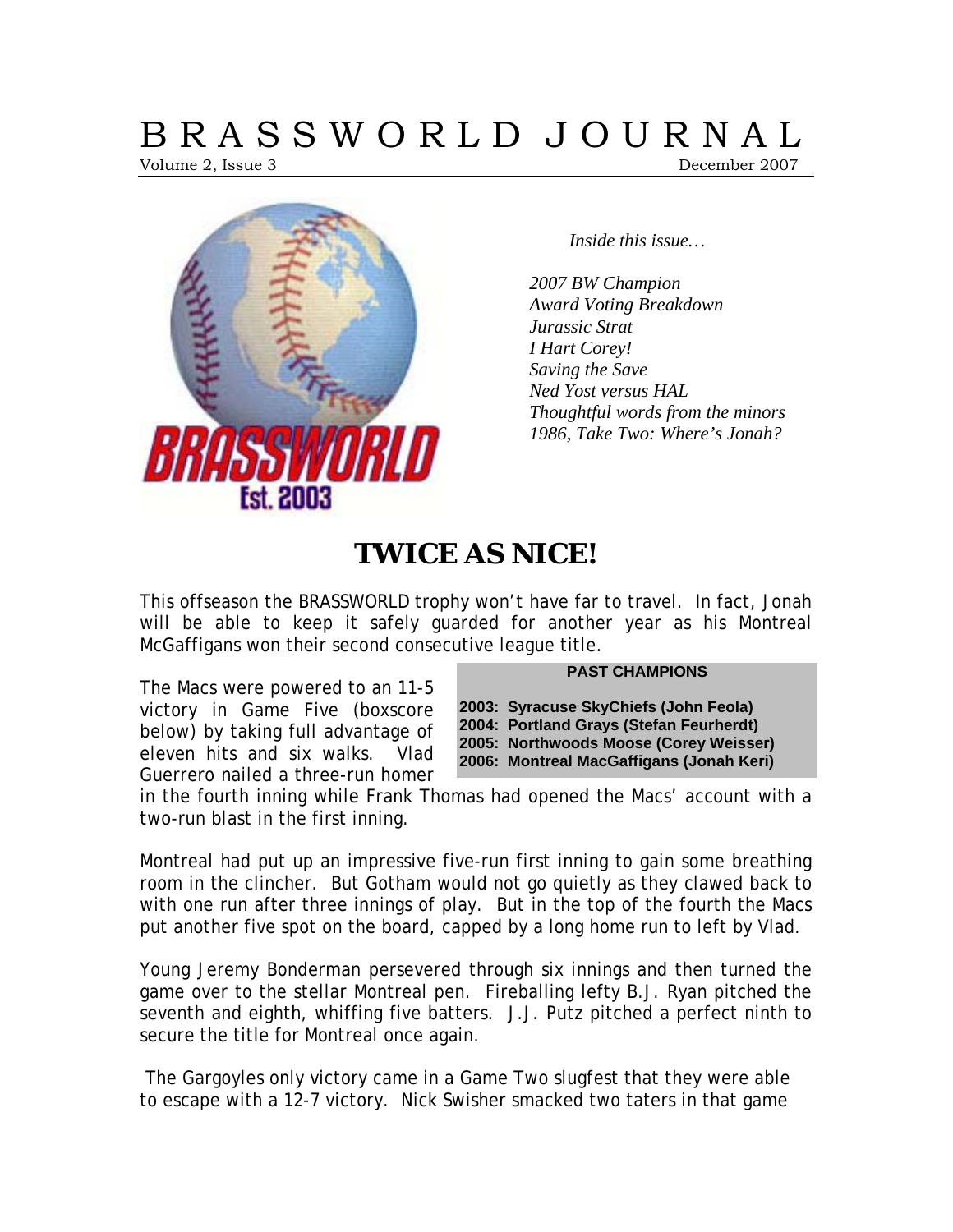while Brandon Webb was able to notch a victory despite giving five runs for the first time in the Series.

| In Games 3         |                                        |                              |                         |                  |                     |                                  |                  |  |                              |             |                    |                       |                                      |                                      |
|--------------------|----------------------------------------|------------------------------|-------------------------|------------------|---------------------|----------------------------------|------------------|--|------------------------------|-------------|--------------------|-----------------------|--------------------------------------|--------------------------------------|
| and 4 the          | <b>BRASSWORLD WORLD SERIES, GAME 5</b> |                              |                         |                  |                     |                                  |                  |  |                              |             |                    |                       |                                      |                                      |
| Gotham bats        | Montreal                               |                              | AВ                      | $\mathbf R$      | $H_{\rm}$           | BI                               |                  |  | Gotham City                  |             | AВ                 | R                     | $H_{\rm}$                            | BI                                   |
| fell silent as     | Jeter, ss                              |                              | $\overline{4}$          | $\overline{0}$   | $\mathbf{1}$        | $\mathbf{1}$                     |                  |  | Cameron, cf                  |             | 5                  | $\mathbf{1}$          | $\overline{2}$                       | $\boldsymbol{0}$                     |
| they could         | Beltran, cf                            |                              | 2                       | $\overline{c}$   | $\boldsymbol{0}$    | $\boldsymbol{0}$                 |                  |  | Guillen, ss                  |             | 4                  | $\mathbf{1}$          | $\overline{2}$                       | 1                                    |
| muster only        | Thomas, 1b                             |                              | 4                       | $\overline{c}$   | $\overline{c}$      | 3                                |                  |  | Ortiz, 1b                    |             | 3                  | $\mathbf{1}$          | $\mathbf{1}$                         | $\overline{c}$                       |
|                    | Ward, rf                               |                              | $\mathbf{1}$            | $\mathbf{1}$     | $\mathbf{1}$        | $\boldsymbol{0}$                 |                  |  | Jones, 3b                    |             | 4                  | $\overline{0}$        | 1                                    | 1                                    |
| one run in         | Guerrero, ph-rf                        |                              | 3                       | 1<br>1           | 1<br>$\overline{2}$ | 3<br>$\boldsymbol{0}$            |                  |  | Swisher, rf                  |             | 3<br>4             | 1<br>$\mathbf{0}$     | $\boldsymbol{0}$<br>1                | $\boldsymbol{0}$                     |
| each game.         | Coste, c<br>Durham, 2b                 |                              | 5<br>3                  | $\boldsymbol{0}$ | $\boldsymbol{0}$    | $\boldsymbol{0}$                 |                  |  | Mathews Jr., lf<br>Napoli, c |             | 4                  | $\mathbf{0}$          | $\boldsymbol{0}$                     | $\boldsymbol{0}$<br>1                |
| In Game 3          | German, ph-2b                          |                              | 2                       | 1                | 1                   | $\boldsymbol{0}$                 |                  |  | Counsell, 2b                 |             | 4                  | $\theta$              | $\boldsymbol{0}$                     | $\boldsymbol{0}$                     |
| <b>Greg Maddux</b> | Johnson, lf                            |                              | 5                       | 2                | 3                   | $\mathbf{1}$                     |                  |  | Webb, p                      |             | 0                  | $\boldsymbol{0}$      | $\boldsymbol{0}$                     | $\boldsymbol{0}$                     |
| pitched a          | Chavez, 3b                             |                              | 4                       | $\mathbf{1}$     | $\overline{2}$      | 3                                |                  |  | Vidro, ph                    |             | 1                  | $\mathbf{1}$          | $\mathbf{1}$                         | $\boldsymbol{0}$                     |
| beautiful five     | Bonderman, p                           |                              | 2                       | $\boldsymbol{0}$ | $\mathbf{0}$        | $\boldsymbol{0}$                 |                  |  | Haren, p                     |             | 0                  | $\boldsymbol{0}$      | $\boldsymbol{0}$                     | $\boldsymbol{0}$                     |
| hit complete       | Gomez, ph                              |                              | 1                       | $\boldsymbol{0}$ | $\boldsymbol{0}$    | $\boldsymbol{0}$                 |                  |  | Tallett, p                   |             | $\mathbf{0}$       | $\boldsymbol{0}$      | $\boldsymbol{0}$                     | $\boldsymbol{0}$                     |
| game. In           | Ryan, p                                |                              | $\boldsymbol{0}$        | $\boldsymbol{0}$ | $\boldsymbol{0}$    | $\boldsymbol{0}$                 |                  |  | Cruz, ph                     |             | 1                  | $\boldsymbol{0}$      | $\boldsymbol{0}$                     | $\boldsymbol{0}$                     |
| Game 4,            | Scott, ph                              |                              | 1                       | $\boldsymbol{0}$ | $\boldsymbol{0}$    | $\boldsymbol{0}$                 |                  |  | Willingham, ph               |             | 1                  | $\boldsymbol{0}$      | $\boldsymbol{0}$                     | $\boldsymbol{0}$                     |
|                    | Putz, p                                |                              | $\overline{0}$          | $\overline{0}$   | $\overline{0}$      | $\mathbf{0}$                     |                  |  | Rivera, p                    |             | $\overline{0}$     | $\boldsymbol{0}$      | $\boldsymbol{0}$                     | $\boldsymbol{0}$                     |
| Christy            |                                        |                              |                         |                  |                     |                                  |                  |  | Brocail, p                   |             | $\Omega$           | $\overline{0}$        | $\boldsymbol{0}$                     | $\boldsymbol{0}$                     |
| Mathewson          |                                        |                              |                         |                  |                     |                                  |                  |  | Bowie, p                     |             | 0<br>$\theta$      | 0<br>$\overline{0}$   | $\boldsymbol{0}$<br>$\boldsymbol{0}$ | $\boldsymbol{0}$<br>$\boldsymbol{0}$ |
| winner, Chris      |                                        |                              |                         |                  |                     |                                  |                  |  | Quentin, ph                  |             |                    |                       |                                      |                                      |
| Carpenter,         |                                        |                              |                         |                  |                     |                                  |                  |  |                              |             |                    |                       |                                      |                                      |
| pitched eight      |                                        |                              | 37                      | 11               | 13                  | 11                               |                  |  |                              |             | 34                 | 5                     | $\,8\,$                              | 5                                    |
| strong innings     |                                        |                              |                         |                  |                     |                                  |                  |  |                              |             |                    |                       |                                      |                                      |
| in $a$ 5-1 win.    | 500<br>Montreal                        |                              | 500                     | 100              |                     |                                  | 11 13 0          |  |                              |             |                    |                       |                                      |                                      |
|                    | 202<br>Gotham.                         |                              | 001                     | 000              |                     | 5                                | 8 2              |  |                              |             |                    |                       |                                      |                                      |
| Chris              |                                        |                              |                         |                  |                     |                                  |                  |  |                              |             |                    |                       |                                      |                                      |
| Carpenter was      | Montreal                               | IP                           | H                       | R                |                     | ER                               | <b>BB</b>        |  | SO <sub>1</sub>              | Att: 47,361 |                    |                       |                                      |                                      |
|                    | Bonderman, W                           | $\overline{6}$               | $\overline{7}$          | $\overline{5}$   |                     | $\overline{5}$                   | $\overline{2}$   |  | $\overline{7}$               |             |                    |                       | 2B: Coste, Johnson-2, Chavez,        |                                      |
| named the          | Ryan                                   | $\mathbf{2}$<br>$\mathbf{1}$ | $\mathbf{1}$            | $\boldsymbol{0}$ |                     | $\boldsymbol{0}$<br>$\mathbf{0}$ | $\mathbf{1}$     |  | $\sqrt{5}$                   |             | Vidro, Mathews Jr. |                       |                                      |                                      |
| <b>BWS MVP as</b>  | Putz                                   |                              | $\mathbf{0}$            | $\mathbf{0}$     |                     |                                  | $\boldsymbol{0}$ |  | 1                            |             | SB: Guillen, Jones |                       | HR: Thomas, Guerrero. Ortiz          |                                      |
| he won both        |                                        |                              |                         |                  |                     |                                  |                  |  |                              | SF: Jeter   |                    |                       |                                      |                                      |
| his starts         |                                        |                              |                         |                  |                     |                                  |                  |  |                              |             |                    | GIDP: Thomas, Durham, |                                      |                                      |
| behind a 1.93      |                                        |                              |                         |                  |                     |                                  |                  |  |                              | Guillen     |                    |                       |                                      |                                      |
| ERA.               | Gotham                                 | $_{\rm IP}$                  | H                       | R                |                     | ER                               | <b>BB</b>        |  | <sub>SO</sub>                | E: Ortiz-2  |                    |                       |                                      |                                      |
|                    | Webb                                   | $\overline{3}$               | $\overline{5}$          | $\overline{5}$   |                     | 5                                | 3                |  | $\mathfrak{2}$               |             |                    | LOB: MON-7, GCG-6     |                                      |                                      |
| Congratulatio      | Haren                                  | 0.2                          | $\overline{\mathbf{c}}$ | 4                |                     | 4                                | 2                |  | $\boldsymbol{0}$             |             |                    | DP: MON-1, GCG-2      |                                      |                                      |
| ns to both         | Tallett                                | 0.1                          | $\overline{2}$          | 1                |                     | 1                                | $\mathbf{0}$     |  | $\boldsymbol{0}$             |             |                    |                       |                                      |                                      |
|                    | Heilman                                | $\overline{2}$               | $\boldsymbol{0}$        | $\boldsymbol{0}$ |                     | $\boldsymbol{0}$                 | 1                |  | 2                            |             |                    |                       |                                      |                                      |
| Jonah and          | Rivera                                 | $\mathbf{1}$                 | 3                       | 1                |                     | $\boldsymbol{0}$                 | $\boldsymbol{0}$ |  | $\boldsymbol{0}$             |             |                    |                       |                                      |                                      |
| Wayne. Both        | <b>Brocail</b>                         | 1.2                          | $\mathbf{1}$            | $\boldsymbol{0}$ |                     | $\boldsymbol{0}$                 | $\boldsymbol{0}$ |  | $\boldsymbol{0}$             |             |                    |                       |                                      |                                      |
| managers had       | Bowie                                  | 0.1                          | $\boldsymbol{0}$        | $\boldsymbol{0}$ |                     | $\boldsymbol{0}$                 | $\boldsymbol{0}$ |  | $\boldsymbol{0}$             |             |                    |                       |                                      |                                      |
| incredibly         |                                        |                              |                         |                  |                     |                                  |                  |  |                              |             |                    |                       |                                      |                                      |

good clubs. David Ortiz had a historic season for the Gargoyles all season long while Jonah had a phenomenally skilled bullpen.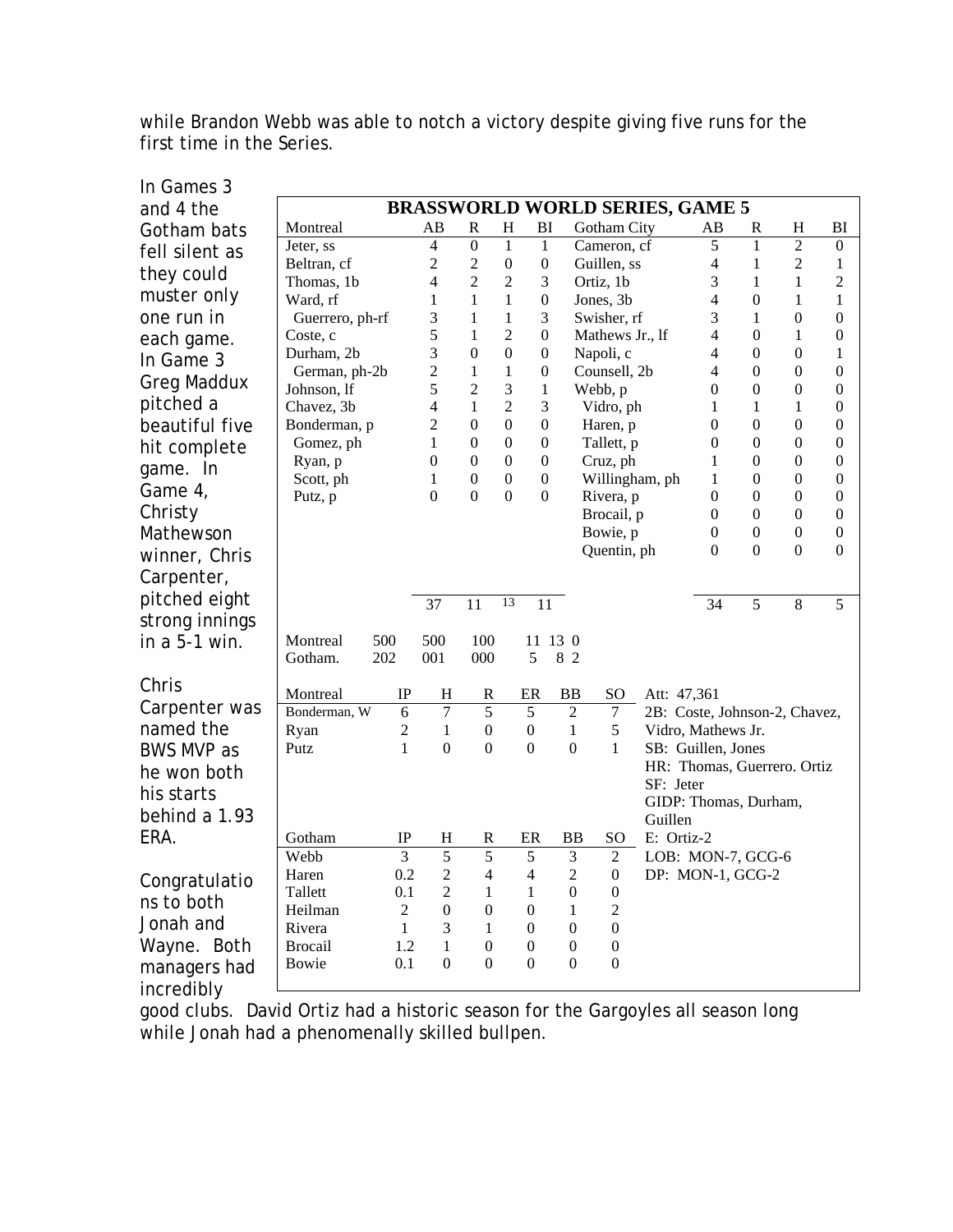|                       |                   | <b>AL AWARDS</b>      |            |                       |            |
|-----------------------|-------------------|-----------------------|------------|-----------------------|------------|
| <b>MVP</b>            | <b>PTS</b>        | <b>WALTER JOHNSON</b> | <b>PTS</b> | <b>ROOKIE</b>         | <b>PTS</b> |
| <b>DAVID ORTIZ</b>    | 107               | <b>JOHN LACKEY</b>    | 84         | <b>PRINCE FIELDER</b> | 99         |
| Ryan Howard           | 49                | Johan Santana         | 54         | Joel Zumaya           | 55         |
| <b>Carlos Guillen</b> | 35                | Jason Schmidt         | 51         | Dan Uggla             | 42         |
| Lance Berkman         | 31                | <b>Brandon Webb</b>   | 40         | Mike Napoli           | 29         |
| Chase Utley           | 29                | <b>Brett Myers</b>    | 21         | Aaron Hill            | 23         |
| Alfonso Soriano       | $12 \overline{ }$ | Jonathan Papelbon     | 17         | Jeremy Sowers         | 21         |
| Rafael Furcal         | 9                 | Joe Nathan            | 10         | Josh Willingham       | 9          |
| Justin Morneau        | 7                 | Randy Johnson         | 6          | Ryan Zimmerman        | 8          |
| Matt Holliday         | 3                 | Jon Garland           | 3          |                       |            |
| Jim Thome             | 3                 |                       |            |                       |            |
| <b>Ichiro</b>         |                   |                       |            |                       |            |

### **NL AWARDS**

| <b>MVP</b>           | <b>PTS</b>     | <b>CHRISTY MATHEWSON</b> | <b>PTS</b> | <b>ROOKIE</b>           | <b>PTS</b> |
|----------------------|----------------|--------------------------|------------|-------------------------|------------|
| <b>ALBERT PUJOLS</b> | 100            | <b>CHRIS CARPENTER</b>   | 110        | <b>HANLEY RAMIREZ</b>   | 97         |
| Miguel Cabrera       | 64             | Roy Halladay             | 60         | Francisco Liriano       | 44         |
| Derek Jeter          | 43             | Mike Mussina             | 59         | Takaishi Saito          | 26         |
| <b>Manny Ramirez</b> | 20             | Jason Jennings           | 22         | Kenji Johjima           | 25         |
| Carlos Beltran       | 14             | Francisco Rodriguez      | 19         | Scott Olsen             | 23         |
| <b>Frank Thomas</b>  | 14             | Jeremy Bonderman         | 11         | <b>Justin Verlander</b> | 22         |
| Carl Crawford        | 12             | Dave Bush                | 4          | Cole Hamels             | 8          |
| <b>Bill Hall</b>     | 10             | Chris Capuano            | 1          | Conor Jackson           | 7          |
| <b>Vlad Guerrero</b> | 6              |                          |            | Josh Barfield           | 6          |
| Jason Bay            | $\overline{2}$ |                          |            | Andre Ethier            |            |
| Hanley Ramirez       |                |                          |            | James Shields           |            |

| <b>PAST AWARD WINNERS</b> |                    |               |                |                      |               |               |  |  |  |
|---------------------------|--------------------|---------------|----------------|----------------------|---------------|---------------|--|--|--|
| <b>YEAR</b>               | <b>AL MVP</b>      | <b>NL MVP</b> | <b>JOHNSON</b> | <b>MATHEWSON</b>     | <b>AL ROY</b> | <b>NL ROY</b> |  |  |  |
| 2003                      |                    | Vlad          | Randy          |                      | <b>Not</b>    | <b>Not</b>    |  |  |  |
|                           | <b>Barry Bonds</b> | Guerrero      | Johnson        | Tim Hudson           | awarded       | awarded       |  |  |  |
| 2004                      |                    | Albert        | Carlos         |                      |               |               |  |  |  |
|                           | Javy Lopez         | Pujols        | Zambrano       | <b>Bartolo Colon</b> | ???           | ???           |  |  |  |
| 2005                      |                    | Albert        | Randy          |                      | David         | Khalil        |  |  |  |
|                           | <b>Barry Bonds</b> | Pujols        | Johnson        | <b>Ben Sheets</b>    | Wright        | Greene        |  |  |  |
| 2006                      |                    | Albert        | Carlos         |                      | Gustavo       | Huston        |  |  |  |
|                           | Alex Rodriguez     | Pujols        | Zambrano       | <b>Roger Clemens</b> | Chacin        | <b>Street</b> |  |  |  |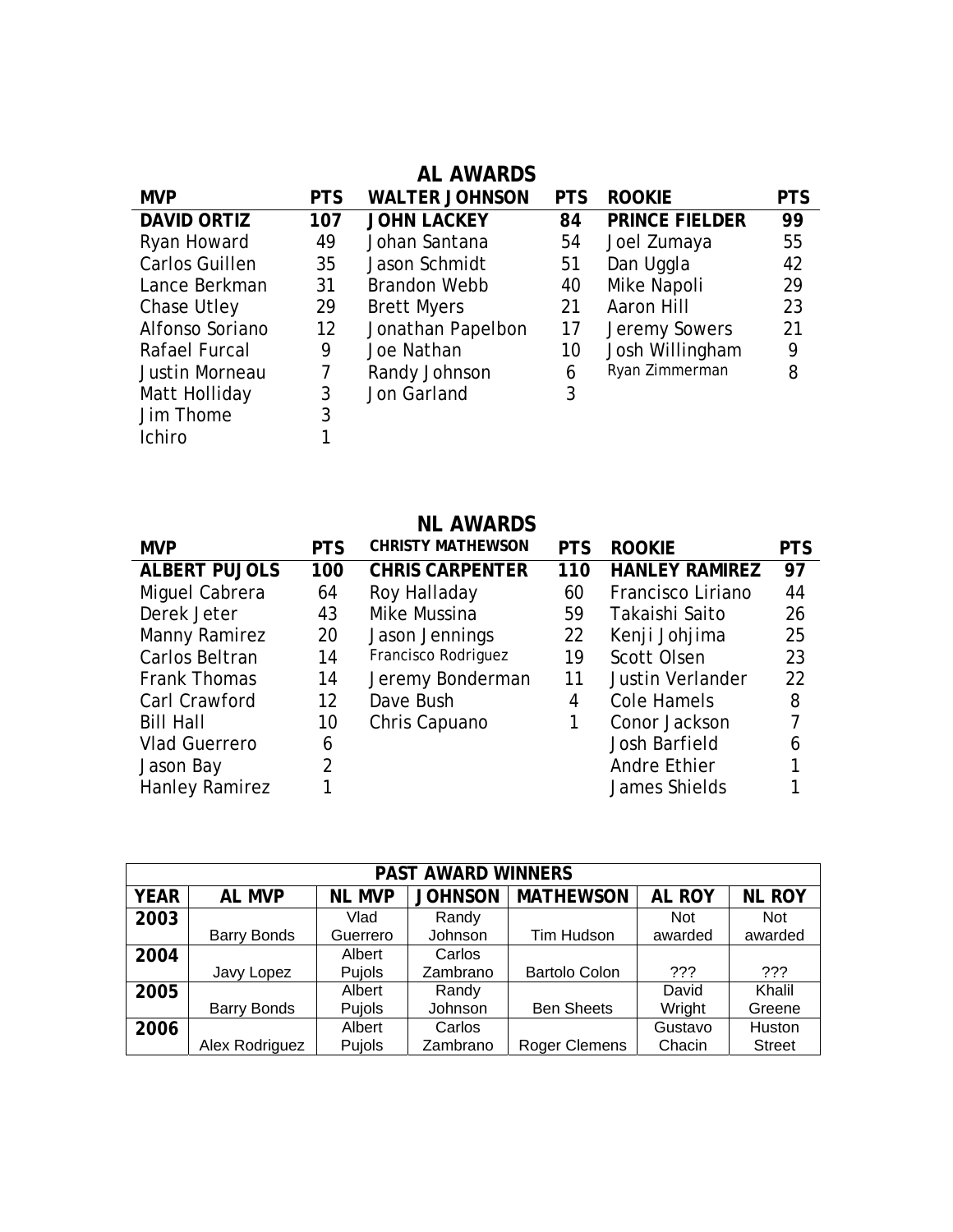#### **Jurassic Park Strat By Jim Bodnar**

One of my favorite parts of the Strat Fan Forum is the discussion of issues relating to Strat League constitutions: usage, penalties, draft style, roster composition, minor leaguers, salary leagues, anti-stratball rules. One recent idea would be gargantuan in scope: a stock team league composed of one player from the team from each of 25 consecutive seasons. A "Strat League for All Seasons", it might be named. Yet, this would technically require each to own all 25 seasons and would have to be a monster for the Commissioner to create and maintain. Depending on the rules, there might be little turnover in roster composition and thus some teams could find it difficult to compete even over several years.

A few years back Strat released their 40<sup>th</sup> anniversary Hall of Fame set, the Mona Lisa of the baseball sim universe. The beautiful cards even if only in electronic version are apparently seldom enjoyed as an integral part of any league; perhaps although dazzling to behold, the static nature of these hallowed cards makes them less suited for continuous league play. On the other hand, a single season league for many of us is like eating one M&M; besides, the stathead part of us would have all the cards ratings burned into Excel to the last gbC and part of the game's mystery is lost in the process. So how can Strat's best effort be rescued from museum piece only status and incorporated into a keeper league?

There have to be ways to create some unknown variability in the cards, both innate and perceived. Also, the HOFers are such strong performers that their performance can not be allowed to dominate a yearly keeper league. So what follows are a few general ideas to create a Jurassic Park Strat league and resurrect those immortals from the past onto our own fields of dreams:

- 1. One HOF player active per team; this is a yearly keeper league after all. More HOFers could be owned but would be inactive.
- 2. A HOF player when drafted is immediately tied to another real life player, draft pick or free agent, pitcher for pitcher, position player for position player. The HOFers usage in any season is limited by one of various means by the AB/IP of the linked player or his own 7 year average as stated on the computer roster disc, whichever is less.
- 3. Allow the HOF players to have their cards fluctuate in value depending on circumstances or have them affect the value of their teammates. Some knowledge of baseball history is needed here. Just for example, Reggie Jackson's card could be modified to turn some chances into HRs if he plays in the World Series. If "Old Aches and Pains" Luke Appling rolls an injury, it is ignored and a reroll is allowed. A team with Ernie Banks could have all players' usage increased by 2%; call this the "let's play 2" bonus that Ernie will bring to any team.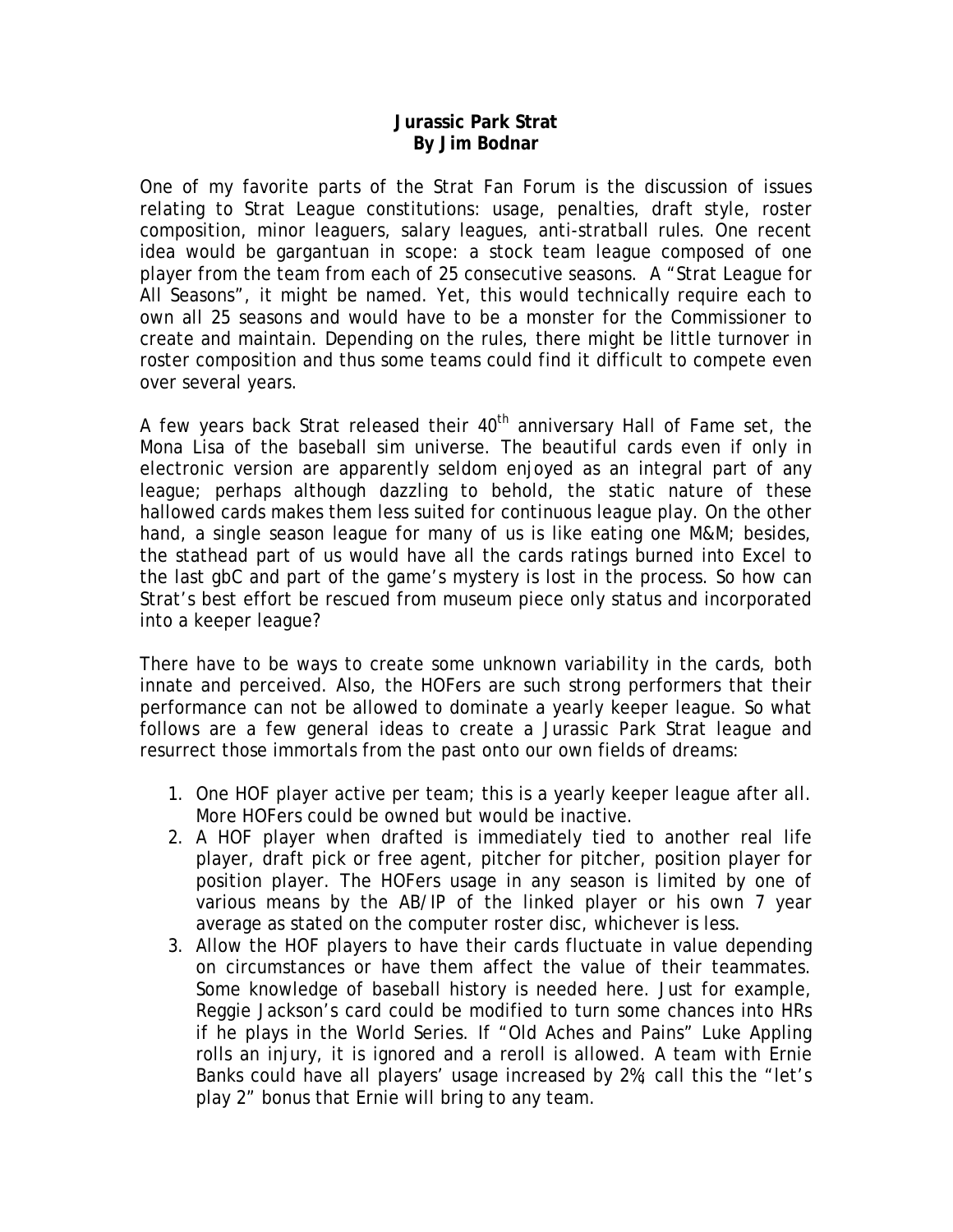The Jurassic Park Strat League is purely a twinkle in my imagination for now but maybe someday Walter Johnson will once again take the mound and pitch to some of his old foes as well as the likes of Pujols, Ortiz, and A-Rod.

**\* \* \*** 

## **I Hart Corey!**

By Mark Lentz

I'm a Brewer fan. A BIG Brewer fan. Much to my wife's chagrin I watch most



every game each year. Corey Hart's range rating of a 3 in RF in the upcoming SOM set has stuck in my craw. Before I proceed, let me preface my remarks that this is not some anti-HAL, SOM rant. I know the range ratings can cause some overly serious griping. This is just me pleading my case for a guy I like a lot, ala my hopes for Bert "Be Home" Blyleven and the Hall.

Corey Hart received a 3 in right field. By comparison, Sports Illustrated pretty boy Jeff "Frenchy" Francouer received a 1 in right. I will grant that Frenchy *may* be a better RF than Corey…but I will not grant *two* ratings better.

Here are the stats I bring to the argument:

For the just completed season, Jeff Francouer played 1440 innings in right field for the Atlanta Braves. Corey Hart, on the other hand, split his 1096 defensive innings between right (864) and center (232) for my Brewers.

According to Win Shares statistics supplied on The Hardball Times website, Frenchy was credited with 5.5 win shares for his defensive play and Hart 3.9 shares for his performance. Broken down on a per nine inning basis you get the following:

| Jeff Francouer | 0.34 defensive win shares per 9 innings |
|----------------|-----------------------------------------|
| Corey Hart     | 0.32 defensive win shares per 9 innings |

I'm no math major, but the difference of two hundreths of a point has to be fairly inconsequential, no?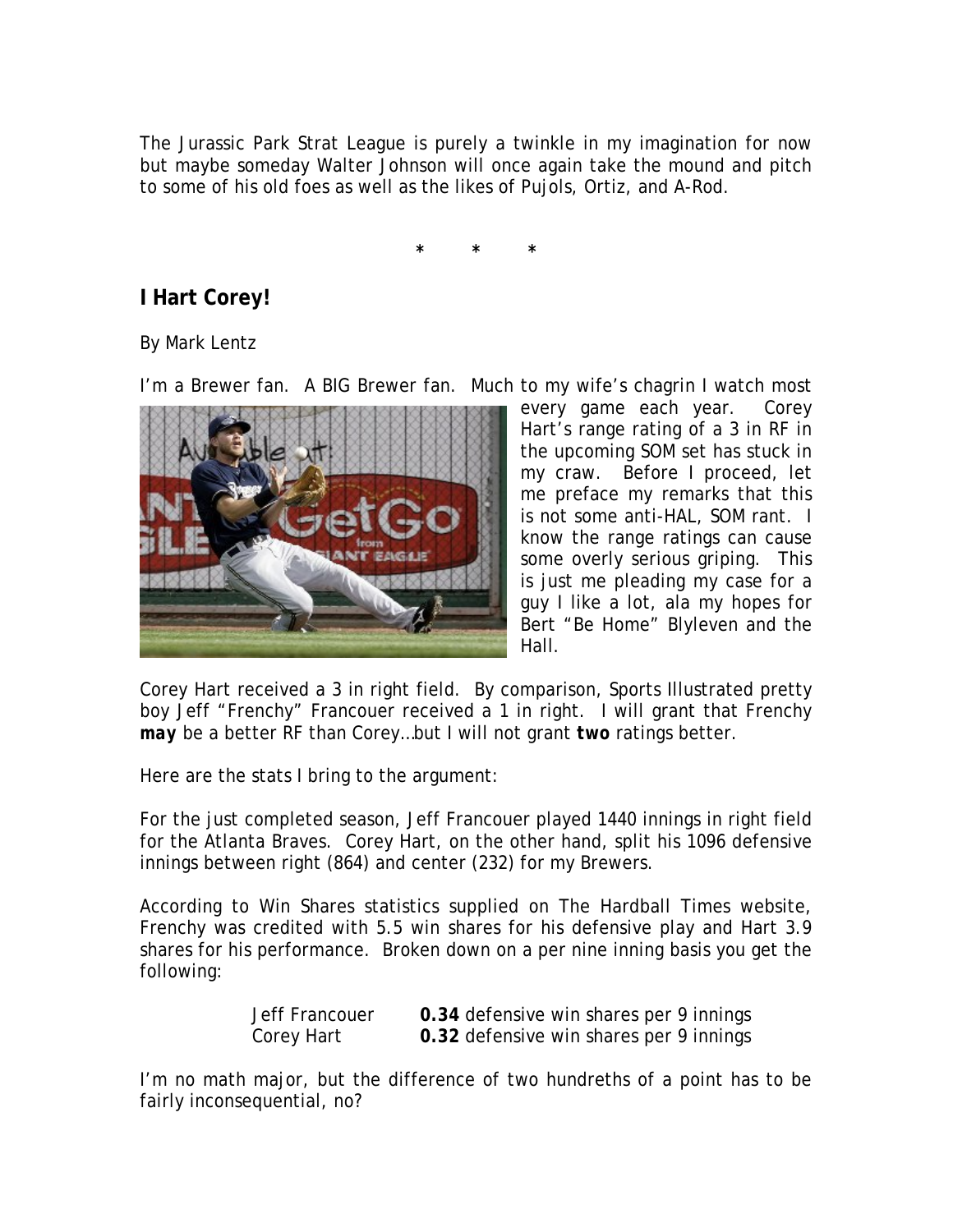I feel these numbers are further strengthened by the fact that win shares do take in the fact that Corey played center field a little over 20% of the time. I don't need to preach to this choir that center field is harder to play than right.

Still not convinced? Consider the following statistics:

John Dewan introduced the Plus/Minus fielding analysis system in his book *The Fielding Bible*. Someone can correct me if I'm wrong, but I believe it is quite possibly the most rigorous attempt at objective fielding analysis ever attempted. I will allow Mr. Dewan to sum up the Plus/Minus system:

A *"player gets credit (a "plus" number) if he makes a play that at least one other player at his position missed during the season, and he loses credit (a "minus" number) if he misses a play that at least one player made. The size of the credit is directly related to how often players make the play. Each play is looked at individually, and a score is given for each play. Sum up all the plays for each player at his position and you get his total plus/minus for the season."* 

For 2007, Jeff Francouer was credited with making 10 more plays in right field that other right fielders would not have made. This is an impressive number. Frenchy is no slouch in right, to be sure. His plus/minus number ranks him seventh amongst all right fielders. Pretty good, but Corey Hart is just plain better, objectively speaking. In almost 600 less innings in right field Hart made **THREE** more plays! Compared to the Win Share difference displayed above, this is a notable difference. Once again, on a per nine inning basis:

| Jeff Francouer | 0.063 plays made per 9 innings |  |
|----------------|--------------------------------|--|
| Corey Hart     | 0.135 plays made per 9 innings |  |

That math **IS** significant. Corey's rate is **DOUBLE** that of Frenchy's!

You want to argue that Frenchy has a cannon for an arm? I grant you that. But when it comes to running down batted balls in right field in Major League parks, the very definition of range, very few are better at it than Corey Hart.

**\* \* \***

**Jayson Stark Article on ESPN website, September 6 2007**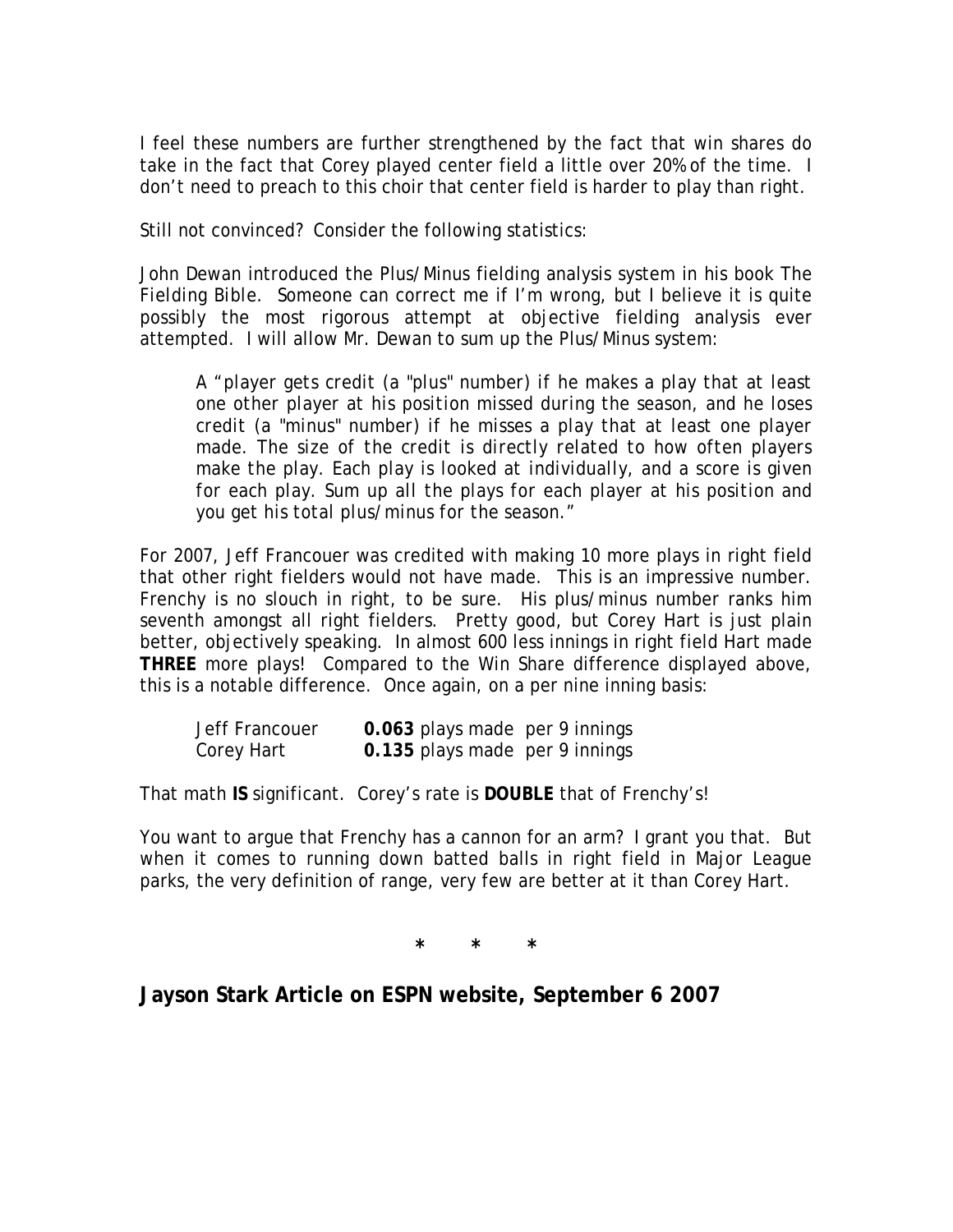One thing we never get tired of, here at International Rumblings and Grumblings Headquarters, is offering our completely voluntary services to save the game of baseball.

We're selfless like that.

So this week, what we'd like to help with, if this sport will just let us, is to save the save.

We're not sure at what point the save reeled completely out of control. But over the past couple of weeks, it's become obvious that this stat has arrived, officially, at that stage of lunacy where it needs rescuing. After all, just since mid-August, we've seen:…

• One pitcher (the Rangers' [Wes Littleton\)](http://sports.espn.go.com/mlb/players/profile?statsId=7776) get credit for a save in a (shudder) 30-3 game.

• Two other pitchers (the Angels' [Marc Gwyn](http://sports.espn.go.com/mlb/players/profile?statsId=8073) and the Phillies' [John Ennis](http://sports.espn.go.com/mlb/players/profile?statsId=6906)) earn dramatic saves in games their teams won by scores of 18-9 and 14-3, respectively. (Ennis' save was so meaningful, he got designated for assignment the next day.)

• And a longtime closer (the Braves' [Bob Wickman](http://sports.espn.go.com/mlb/players/profile?statsId=4919)) get dumped by his team in mid-pennant-race because, allegedly, he wasn't happy about being asked to pitch in those dreaded "non-save situations."

We'd love to address all those issues. But there's a more fundamental question about the save that we need to pose first:

Is there anyone out there, other than your average \$7 million-a-year closer, who thinks this stat still accurately reflects which relief pitchers are (1) pitching the best, (2) pitching in the most critical stage of a game, or (3) even, in many cases, making the most important contribution to winning in their own bullpen, let alone the whole sport?

OK, let's answer all of those questions for you: No. No. And, well, no.

If you'd like to *try* to argue that [Joe Borowski](http://sports.espn.go.com/mlb/players/profile?statsId=5448) (40 saves, 5.50 ERA) is having a better, or more significant, season than his trusty Cleveland 'pen-mate, Rafael [Betancourt](http://sports.espn.go.com/mlb/players/profile?statsId=6146) (one save, 1.48 ERA), go right ahead. But we wish you luck trying to prove that case.

So now that we've got that point settled, here's another of our longtime gripes. This stat no longer merely measures the performance of closers. It has somehow hijacked managers everywhere. It has made them slaves to one of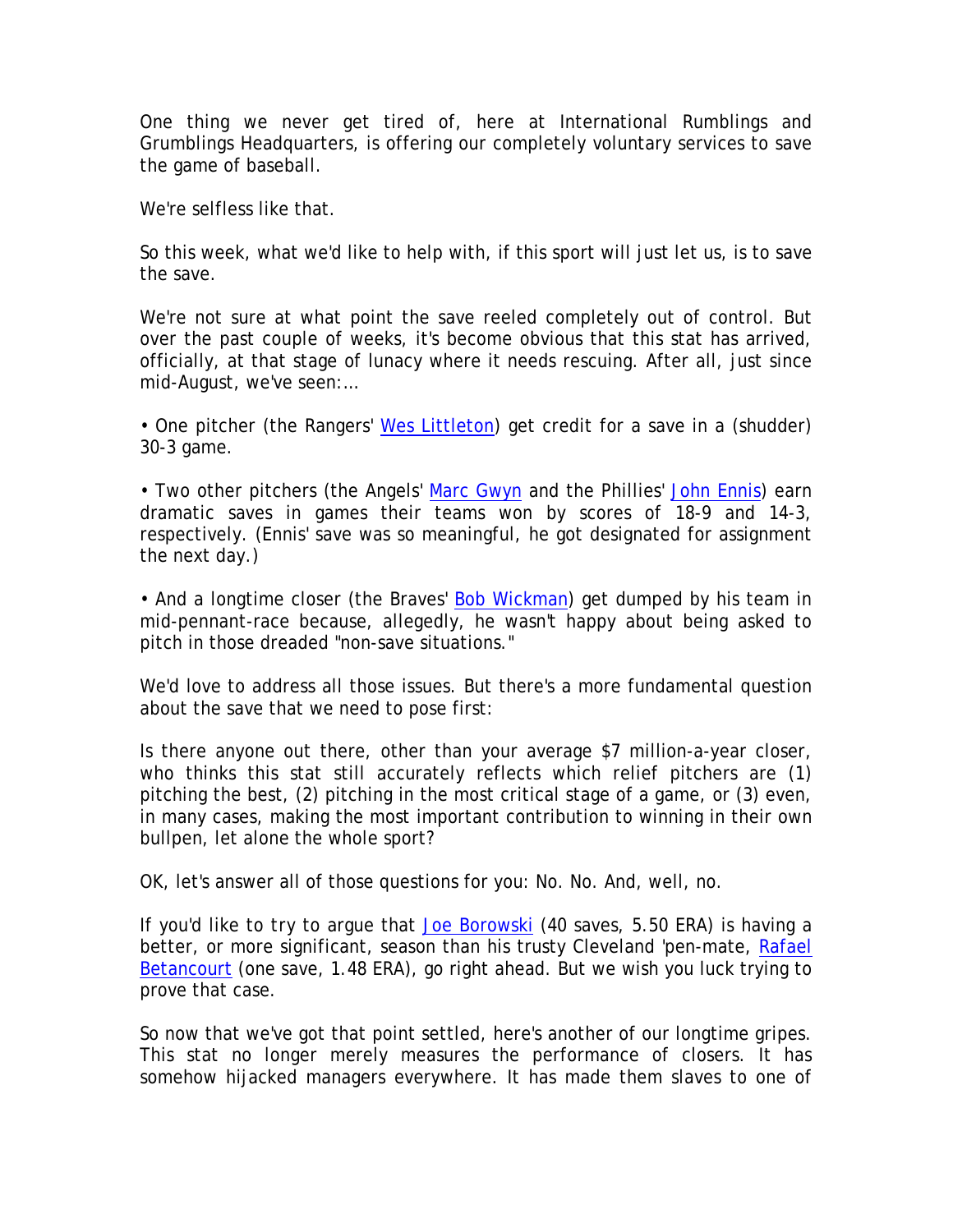the worst stats in baseball. And it has turned into the only number in baseball that actually dictates strategy.

Watch any game on any night. You're almost guaranteed to see more absurd evidence that the way closers are used "has now been defined pretty much entirely by the save rule," says Baseball Prospectus' always-insightful Joe Sheehan. "It is the most ridiculous case of a stat driving a tactic in baseball history, and how that has been lost in the discussion boggles my mind."

Well, amen.

We're not sure we can solve all these issues with a quick trip to the Jiffy Rule Change Shop. But after surveying a bunch of people around baseball over the last week and a half, we're determined to give it a shot.

We heard lots of great ideas on righting these save-rule injustices. So now that we've sifted through them, here are three options we'd love to hear your reaction to:

1. We have to begin with what might forever be known as the Wes Littleton Rule. Even other relievers found that 30-3 save slightly offensive, and they should. "I had no idea you could do that," said [Tom Gordon](http://sports.espn.go.com/mlb/players/profile?statsId=4279), a fellow with 156 career saves. "If a guy is coming in there in a five-, six-, seven-, eight-run game, he's not 'saving' a game -- because the game is not actually on the line."

Yes sir. Couldn't have said it better. So our proposal is this:

No matter how long a reliever pitches to finish the game, he *must* enter the game with no more than a three-run lead, or with the tying run either at the plate or on deck. If not, the Save Nazi says: "No save for you!"

2. But why stop there? The idea that a pitcher deserves massive credit for getting three outs before he allows three runs is preposterous. So we would love to propose modifying the current save rule this way:

• A save of one inning or less would require no more than a *one*-run lead to protect -- or the reliever would have to enter with the tying run on base or at the plate. • A save of between 1 1/3 and two innings would require no more than a *two*-run lead -- or the reliever would have to enter with the tying run on base or at the plate. • A save of more than two innings would use the definition in the Wes Littleton Rule -- no more than a three-run lead unless the tying run is at the plate or on deck.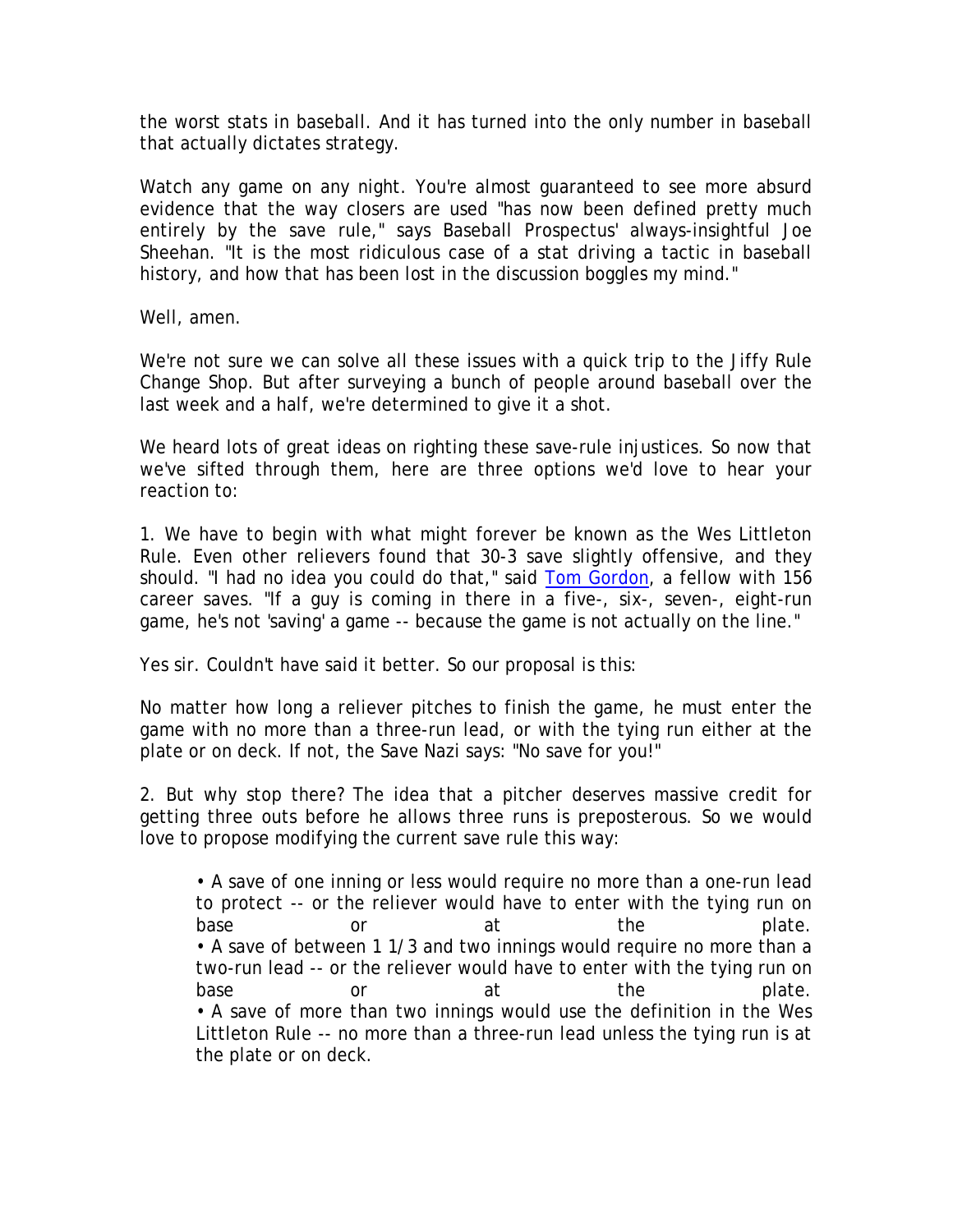One general manager was so enthusiastic about this idea, he told us he'd even be willing to propose this rule change at the GM meetings this fall. Wish him luck.

3. But there's also a downside to making a rule change that dramatic. It would, as one AL executive put it, screw up nearly 40 years worth of stat keeping. Granted, we're talking about often-misleading stat-keeping. But if we radically revamp this definition, what do we do about all those saves that have piled up since 1969 -- set fire to them? Tough question. So our third alternative is to suck it up and keep the current rule, but also add a stat that would reflect which relievers are truly getting the toughest outs in a game.

The same AL executive proposed this idea, and he would call it a "stop." To earn a stop, a reliever would have to enter with the tying run either on base or at the plate at any point in the game -- and then:

A. Retire at least one hitter.

B. Leave with the lead intact.

C. Get his team through the inning without any baserunner he was responsible for scoring.

So if, for instance, [Carlos Marmol](http://sports.espn.go.com/mlb/players/profile?statsId=7789) strikes out [Prince Fielder](http://sports.espn.go.com/mlb/players/profile?statsId=7290) with two on and two outs in the eighth inning of a 5-3 game, he gets a stop. But if Ryan [Dempster](http://sports.espn.go.com/mlb/players/profile?statsId=6006) then enters and gets through the ninth, he wouldn't earn a stop even though he would get a save.

\* \* \*

#### **Yost Will Be Back**

*By* Jeff Sackmann of Brewcrewball Oct 05, 2007

As you all know by now, Doug Melvin has announced that Yost will return for 2008. Attanasio had already given him a vote of confidence, and I don't think any of us seriously believed there'd be a hunt for a new manager this offseason.

After following baseball from a sabermetric vantage point over the last several years, I should be used to this sh\*t. But I'm not. I think people generally agree that baseball managers have two roles:

• Emotional leader: keeping the players motivated, avoiding clubhouse acrimony, etc.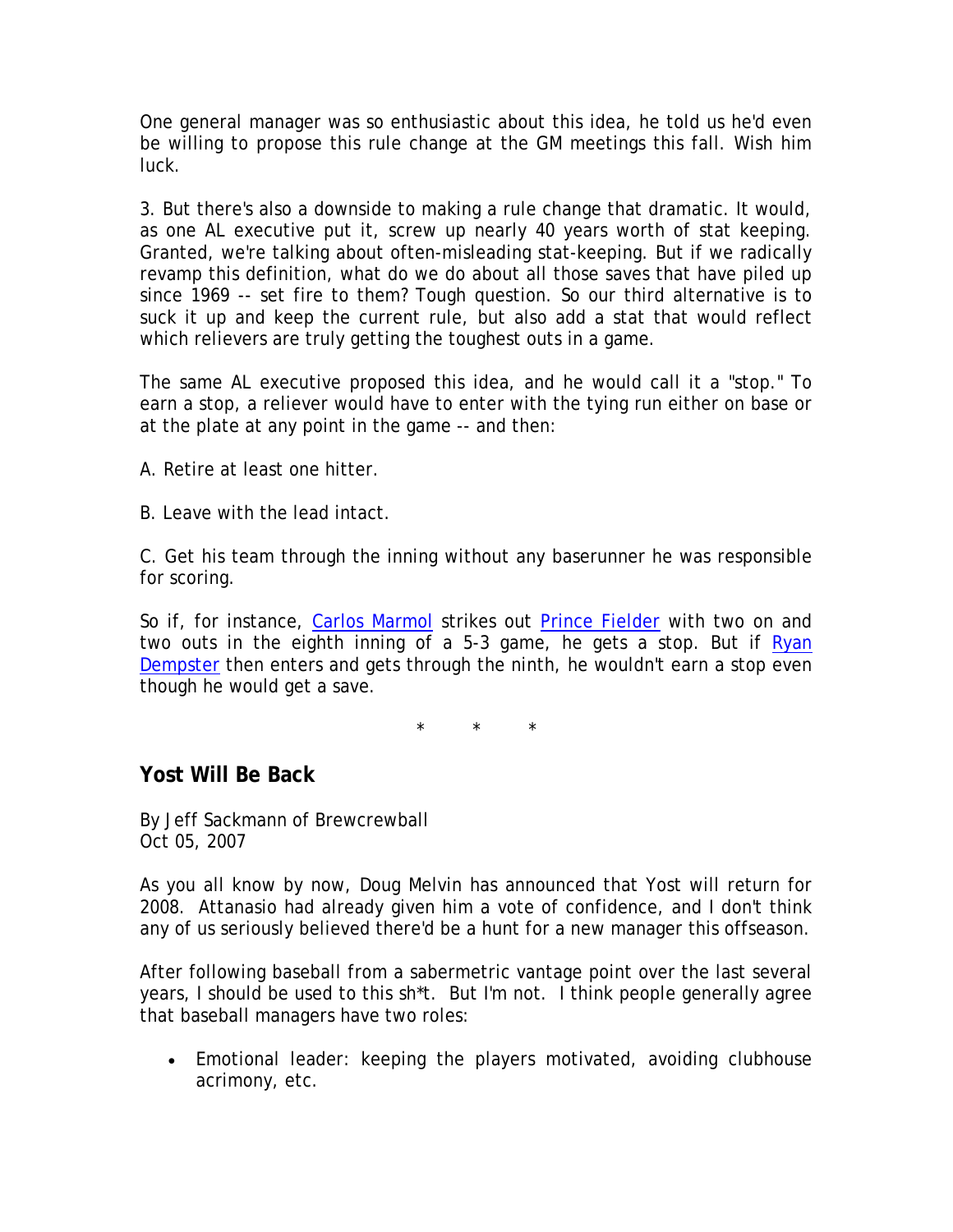• Field tactician: effectively using the 25-man roster to do the best job of winning games.

I think people (at least with sabermetric leanings) also generally agree that most baseball managers are pretty good at the former (if they last long, as Yost has), and not so good at the latter. That's why guys like Davey Johnson and Earl Weaver--notably good at the field tactician aspect--are held up as heroes.

Here's what makes me angry. I refuse to believe that there are so few eligible baseball managers out there who are good at field management. Okay, maybe I *am* willing to believe that--after all, they all studied at the knee of some other bad field tactician--but given how modern analyst types have infiltrated front offices--up to and including the general manager, in some cases--it seems like managers ought to be better educated. (And I don't mean that buying a copy of "Baseball Between the Numbers" and having it on display when a reporter stops by is good enough.)

Maybe this is hubris talking, but I'm convinced that if you let me sit down and talk with a receptive major league manager for an hour or two, I could show him how to win--I'm pulling a number out of my hat here--three more games a season, with the same players. For just one example, I pointed out the other day in my Menchkins Post Mortem that using the two of them in a more strict platoon could've been an extra 1-1.5 wins for the Crew. Would that have been so hard?

Bullpen management, of course, is the thing that most infuriates us about our managers. They stick with "proven closers," play matchups when the sample size is five whole at-bats, and ignore the splits data that they should apply, such as Turnbow's results on the second of back-to-back days.

And here, again, is where I get *really* angry. I'm guessing many of you have played Strat-o-matic or Diamond Mind. For those who haven't: they are (now, anyway) computer games with very detailed player information, and your job is basically to manage your team. Set the lineup, make in-game changes, pick strategy, etc. , and see what happens. If you're playing against the computer, the program makes those decisions for the other team.

And you know what? It (usually) makes *good* decisions! I would argue that the computer manager in Strat or Diamond Mind is better at bullpen management than, oh, I don't know, 75% of active managers. Maybe 100%. It's simple really: bring in your best reliever when the leverage index is as high as it is likely to get, play lefty-righty matchups, try not to burn your entire pen in one day, and don't pitch guys who are tired. Funny how far those principles will get you.

That, as I see it, should be the **bare minimum** of what is expected of major league managers. *A f'ing computer can do it!* If somebody wants to pay me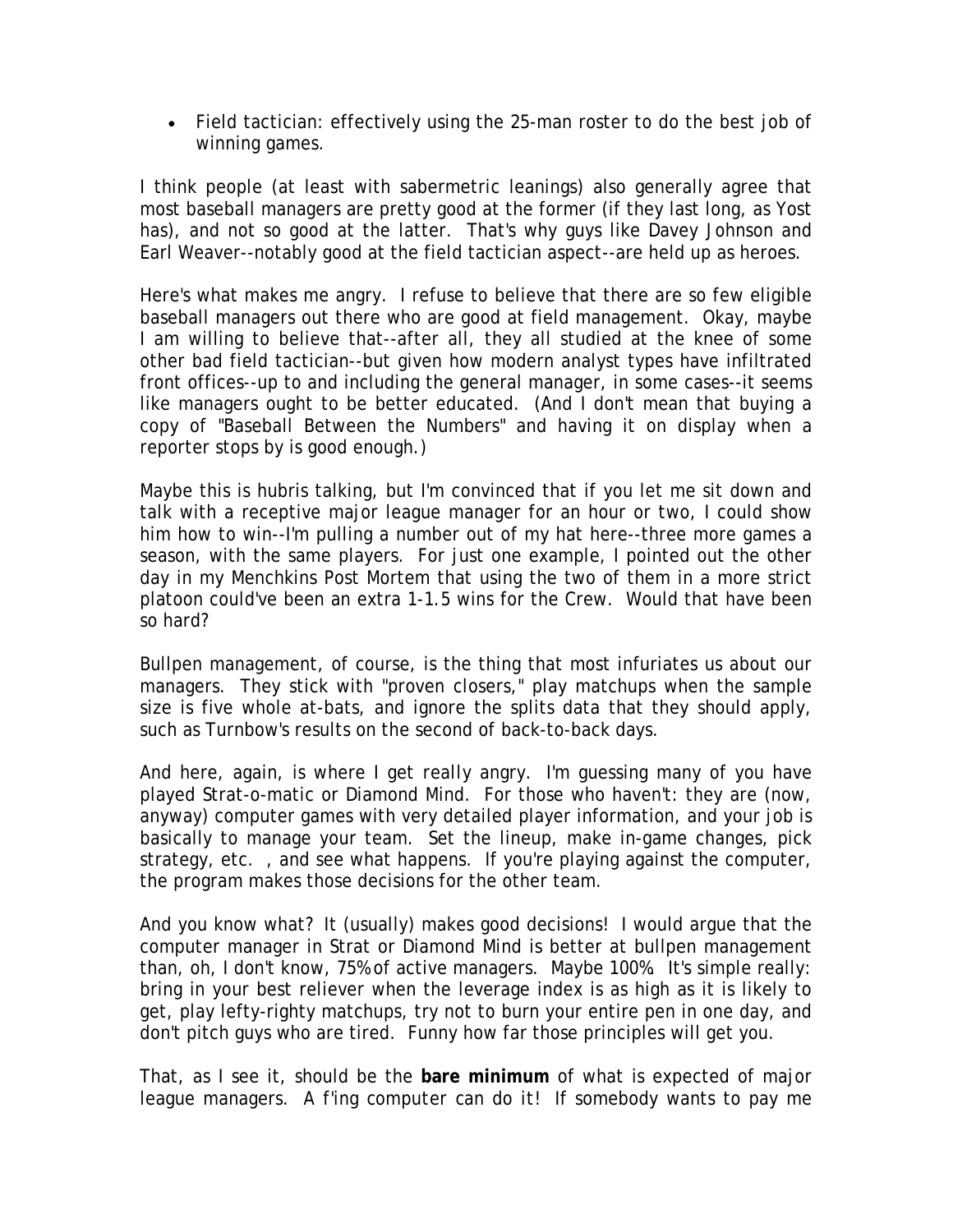\$10,000 to do it (Hi Doug!), I will write you an application you can put on a f'ing BLACKBERRY that will tell a manager when to make pitching changes and who to bring in. It is not that hard.

I don't doubt that there are times when human judgment is helpful. My point isn't that Yost, or anyone else, should manage just like Strat does. But so long as Strat is *better* than Ned, Ned has a hell of a lot to learn, and he ought to be more concerned with bringing his skills up to that point than with improving on the computer algorithm at the margins.

\* \* \*

**This is a diary entry posted by career minor leaguer Dirk Hayhurst on the Baseball America website.**

A mother brought her son past the bullpen a few days back. As they approached, we instinctively acted as if our attention was wrapped up in the game; looking away from them, avoiding eye contact.

They made their way directly to us, eyes trained on us, hoping to catch our attention. Soon they had closed the distance and were standing right in front of us, staring expectantly through the fencing with wide eyes and nervous smiles.

"Hello," said the mother. We said nothing in return and continued to act as if we couldn't see or hear her. She stumbled at our coldness, and cast hear eyes around sadly. She looked at her son, who never took his eyes off us, smiled, and then mustered enough courage to try again.

I can't explain to you what its like to avoid someone on purpose. When I write about the concept it just seems too rude and heartless. Maybe it is, but I still do it all the time. In my line of work, sometimes you have to ignore people. You have to tune out the noise of the game. There is no shortage of kids who want balls just because some other kid got one. No shortage of folks who want scraps signed with illegible autographs because everyone else is doing it. No shortage of begging, and pleading for stuff they don't really need, just want because someone else has.

Besides, my signature is just that: words written across something to spell my name. And my name is not important (hence, non-prospect diaries!). Yet to baseball fans, signatures are very important. They're so important in fact, even the mascot signs balls. It doesn't even have to be my name, or a name at all, just the fact we players scribbled on a scrap for fan is enough. Its all about the context.

For me, it's a dead ritual, and doesn't make sense. Maybe this is because I know who I am. Because everyday I see the mistakes and shortcomings I deal with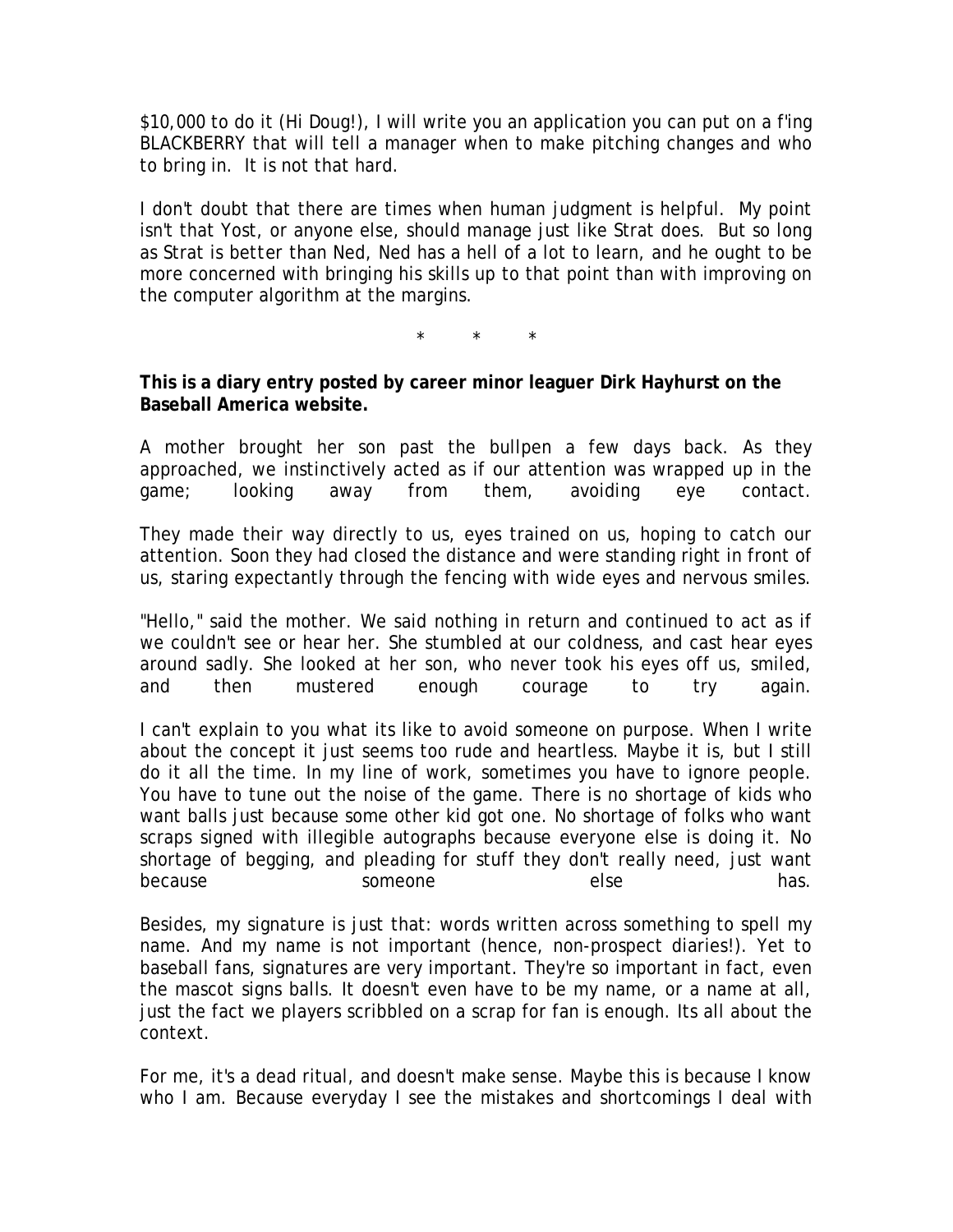that humanize me. I disagree that I am somehow more valuable because I do this job. Fans however, see my clean uniform and their boyhood dreams incarnate. When my hand presses a pen to paper, they find it magical. I don't understand why this works the way it does, but its lack of logic in no way negates the reality of it.

"My son," said the mother as she looked at her boy, "would really like to meet you."

Again, she smiled nervously and again she was met with silence.

After a moment I broke and said hello to the young boy. He smiled and tried to hide behind his mom like young kids do when they are nervous. Mom asked him if he could be a big boy and say hello in return? He did, in a mute voice, then ducked behind his mother again. I bent down at the fence to get on the boy's level, steadying myself with one hand on the links. As I did this, the mother knelt down quickly and put her hand on mine. My comfort zone was just violated, but before I could say anything, she spoke, in a soft and sad voice saying, "My son has liver cancer. It's terminal. He really wanted to do this before . . . um, thank you so much for taking the time to talk with him."

I was silent again, but this time for a different reason. I stared at the young boy, then at his mother whose face was serious and stalwart. The fellas around me had started talking with the young boy where I left off, though they were unaware of his condition. I walked away from the scene and over the some of the guys and whispered what I was just told. We looked at each other and, without a word of discussion, scooped up the youngster and placed him the pen with the contract of the contract of the contract of the contract of the contract of the contract of the contract of the contract of the contract of the contract of the contract of the contract of the contract of the contr

We sat him down in one of our chairs and took seats around him. There he sat while we lavished him with attention. We asked him about everything a young boy loves to talk about: toys, baseball, candy, parks, games . . . We acted amazed at his stories and affirmed how he would become a big leaguer someday. We made him feel special, because he is. Finally, when our time was up and he had to go, without request or prompting, we produced a baseball and signed it for him.

When we gave the boy that ball, there was no dead ritual involved. Our names were no longer scribbles to be collected, and the ball was no longer a souvenir. That baseball was now a letter, and each signature was a testament of hope, encouragement, and joy. I can't explain to you how much happiness it gave that mother and her son to share those moments with us.

I still can't explain why people treat us so special for putting on a baseball uniform. But in those few moments together, it didn't really matter--in those few moments, baseball made perfect sense.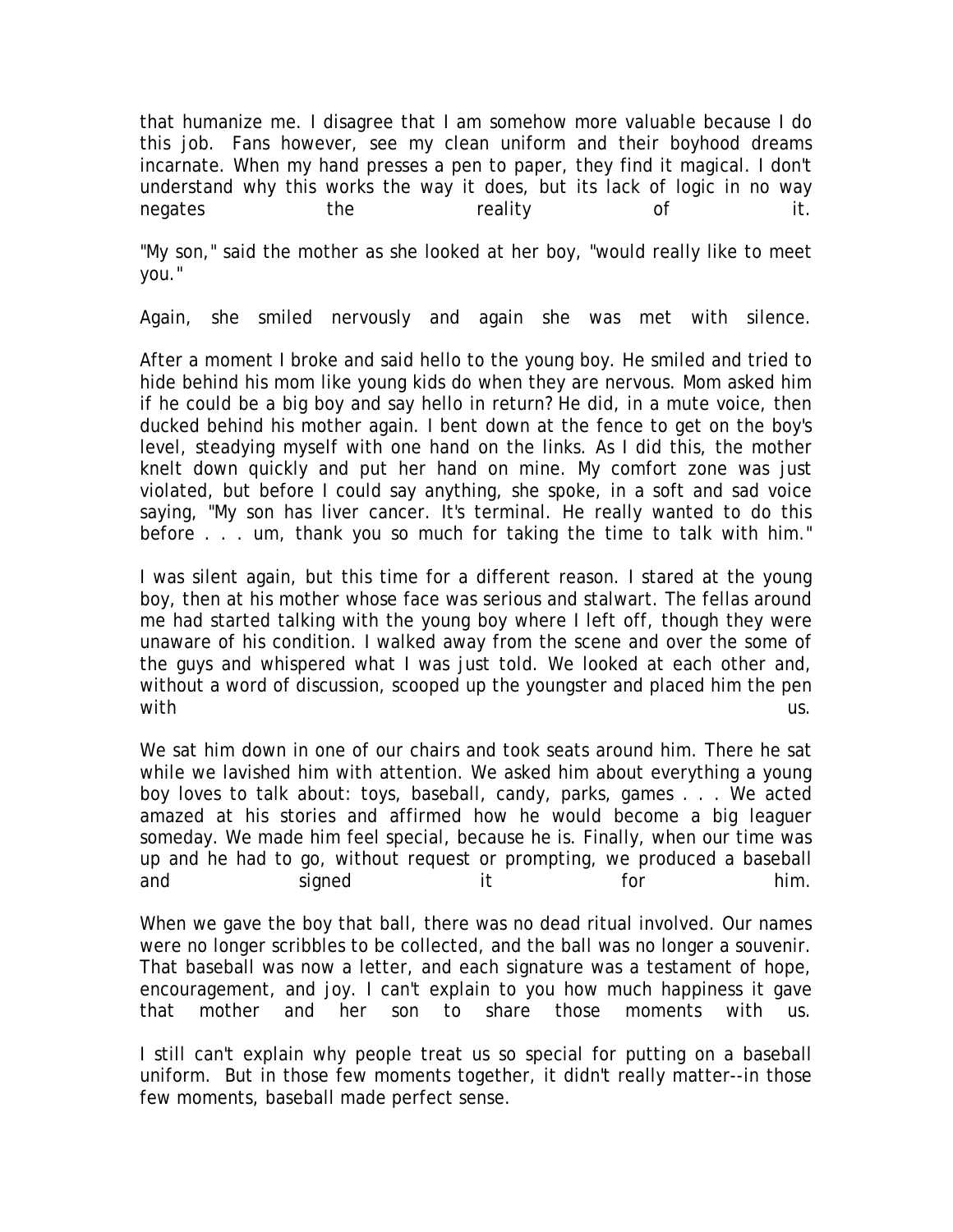## **Unique Online Game Puts Stars on the Field and in the Dugouts**

 $\star$   $\star$ 

*Schilling, Glanville, "Baba Booey," Others to Guide* 

*Clemens, Schmidt, Strawberry and other Stars of 1986*

**By Glenn Guzzo**

 Surely you've heard that Curt Schilling will be managing the Red Sox. And that Doug Glanville will be running the Phillies.

 Did you do a double-take? Good. Because with that announcement, Strat-O-Matic and *The Sporting News* introduce Take Two – an online replay of the 1986 season with celebrity managers.

 Schilling, who starred as the pitching ace for the history-changing 2004 Red Sox world champions, will try to change the tragic history of Boston's illfated 1986 World Series team. A veteran of four real World Series, Schilling also is a veteran of Strat-O-Matic Baseball Online hosted on *The Sporting News* web site.

 "He wrote to us," recalled Bernie Hou, the creator of Strat-O-Matic Online Baseball and manager of the 1986 Montreal Expos. "He really enjoyed the game; he just wished his card didn't have so many homers on it."

 Hou said only a few of the managers have played SOM online, but most are Strat veterans.

 That includes Glanville, who spent most of his nine Major League seasons with Philadelphia, including 1999, when he hit .325 with 204 hits. Glanville is a Strat player since 1976.

 The league is scheduled to launch Nov. 5 with 26 managers who will set the lineups, pitching rotations and managerial strategy options for the stock teams in a 162-game replay of the actual 1986 schedule. The league will be updated daily at [www.sportingnews.com](http://www.sportingnews.com/) for all fans to follow and to add their comments via blogs.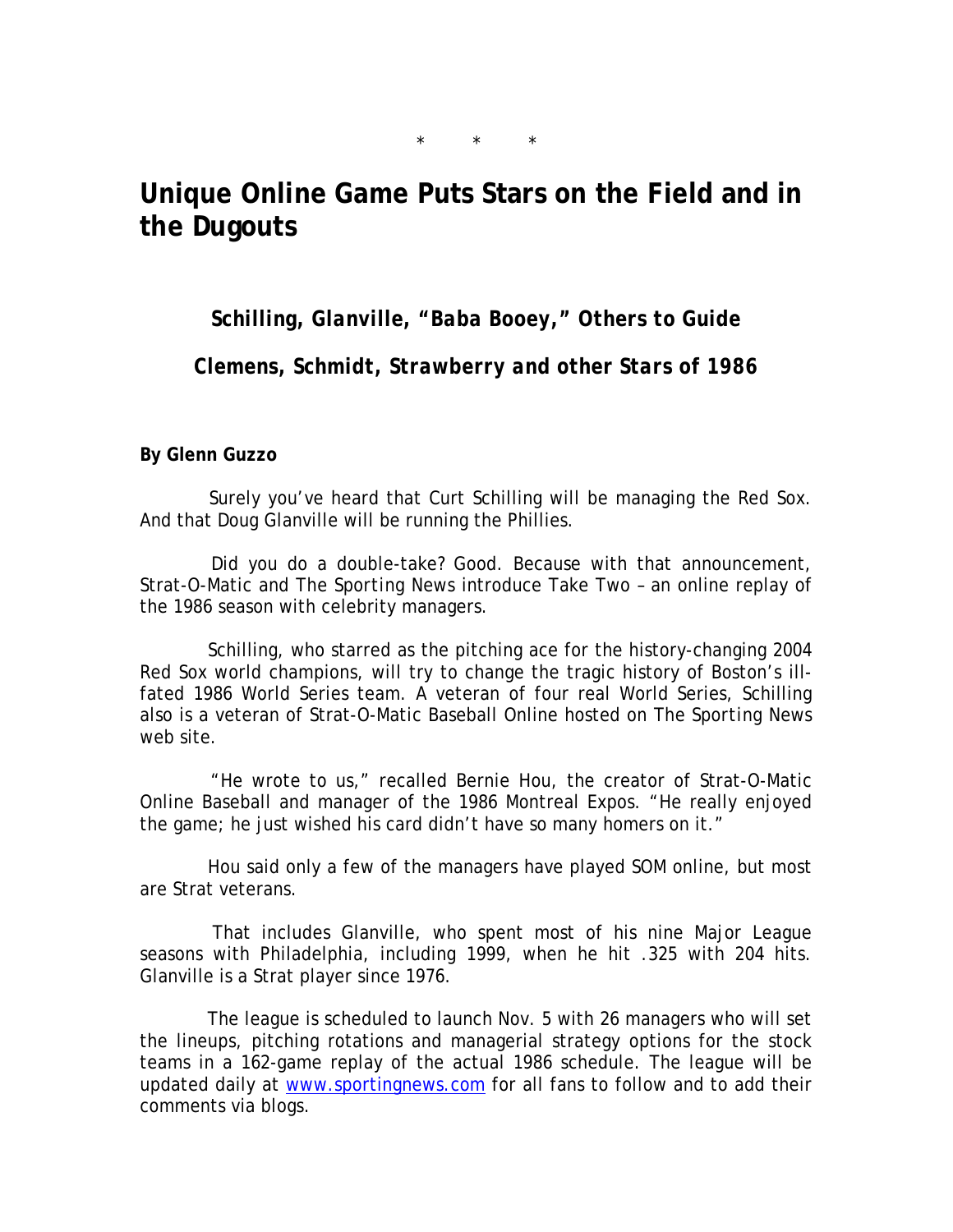The replay will include many of the standard features of Strat-O-Matic Online, including detailed standings, box scores and statistical reports. But it will be enhanced with photos and stories from *The Sporting News* archives, personal journals written by many of the managers and special write-ups tracking the season.

Fans already can begin keeping pace with the league at:

#### <http://sportingnews.com/baseball/1986/>

 Unlike the typical SOM online games on *The Sporting News* site, this will not be a draft league. But Hou said he will permit his celebrity managers to make trades.

 The online promotion promises that "history will be re-written with each swing of the bat." So, Hou reasoned, "since things will have different outcomes, we will allow trades and not impose the actual mid-season trades. It doesn't make sense to enforce a trade that actually happened in 1986 but makes no sense for the replay."

 And, since the TSN Strat leagues are trading environments, we didn't want to prohibit all trades," Hou said.

 Strat-O-Matic Baseball Online has involved thousands of leagues and tens of thousands of players for years. **The elaborate project will set the stage for the release of the 1986 online leagues that everyone can play.**

 The public league will involve the TSN staples – draft, salary cap, trading and more. Schilling, Glanville and Hou will do battle with the likes of MSG Network broadcaster and die-hard Strat player Bill Daughtry (Yankees), Baseball-reference.com founder Sean Forman (Tigers), former Kansas City Royals announcer Brooks Melchior (Royals, of course) and Gary Dell'Abate, better known as "Baba Booey," the producer of *The Howard Stern Show* (Mets).

 A variety of broadcast, print and online sports personalities will manage the other teams. They are unpaid, but as all experienced Strat-O-Matic gamers know, you need not play for money to have all the fun you can stand playing Strat-O-Matic.

"I accepted the opportunity to run the Mariners before I took a real thorough look at the roster," writes Jeff Sullivan in his blog, Lookout Landing. "But if you yearn for the days of Danny Tartabull, Lee Guetterman, and having three managers in one summer, then this should be a lot of fun to watch progress. Being in charge of arguably the worst roster in baseball only means that it'll be that much sweeter when we take the pennant. Or win 70 games. Whichever comes first."